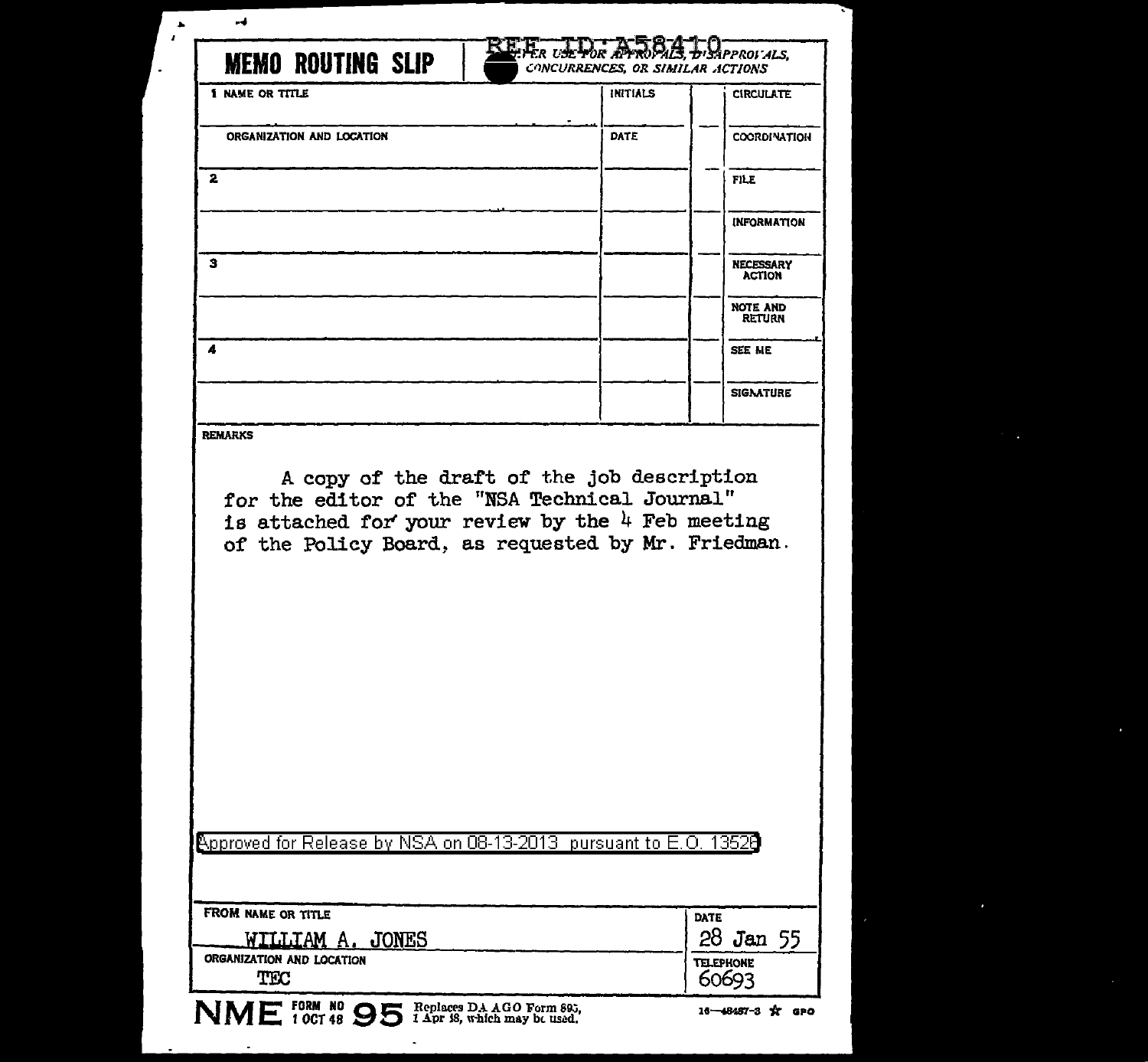<u>None</u> **Fublications Editor** SECURITY CLASSIFICATION (General)

## JOB CONTROLS

Supervisory controls consist of policy guide lines established  $\mathbf{1}$ . by an Agency Technical Editorial Policy Bosid outlining the objectives of an Agency Technical Journal. Completed work is reviewed through reports to the Board to insure attainment of objectives and to evaluate the judgment and the adequacy of the plans presented.

2. Regulatory controls consist of official regulations governing the safoguarding of classified information and materials; established Agency editorial policies, and publication standards.

## MAJOR DUTIES

Serves as the editor of the Agency's "Technical Journal", and in this capacity serves as a member of the Technical Editorial Policy Board. Initiates and recommends to the Board the establishment, development or revision of policies, methods, and techniques for the publication which will fully and effectively interpret the technical, acientific and specialized research and operational programs of the Agency,

Initiates, plans, develops, directs, and coordinates the 1, various comprehensive publications phases of the Technical Journal. This Journal contains articles on a wide variety of highly technical and scientific research programs of extensive scope and diversity and of critical importance to the national security and of great significance to international security. Articles will pertain to all the different technical and scientific fields that make up the cryptologic effort (i. e., cryptanalysis, traffic analysis, intelligence research,